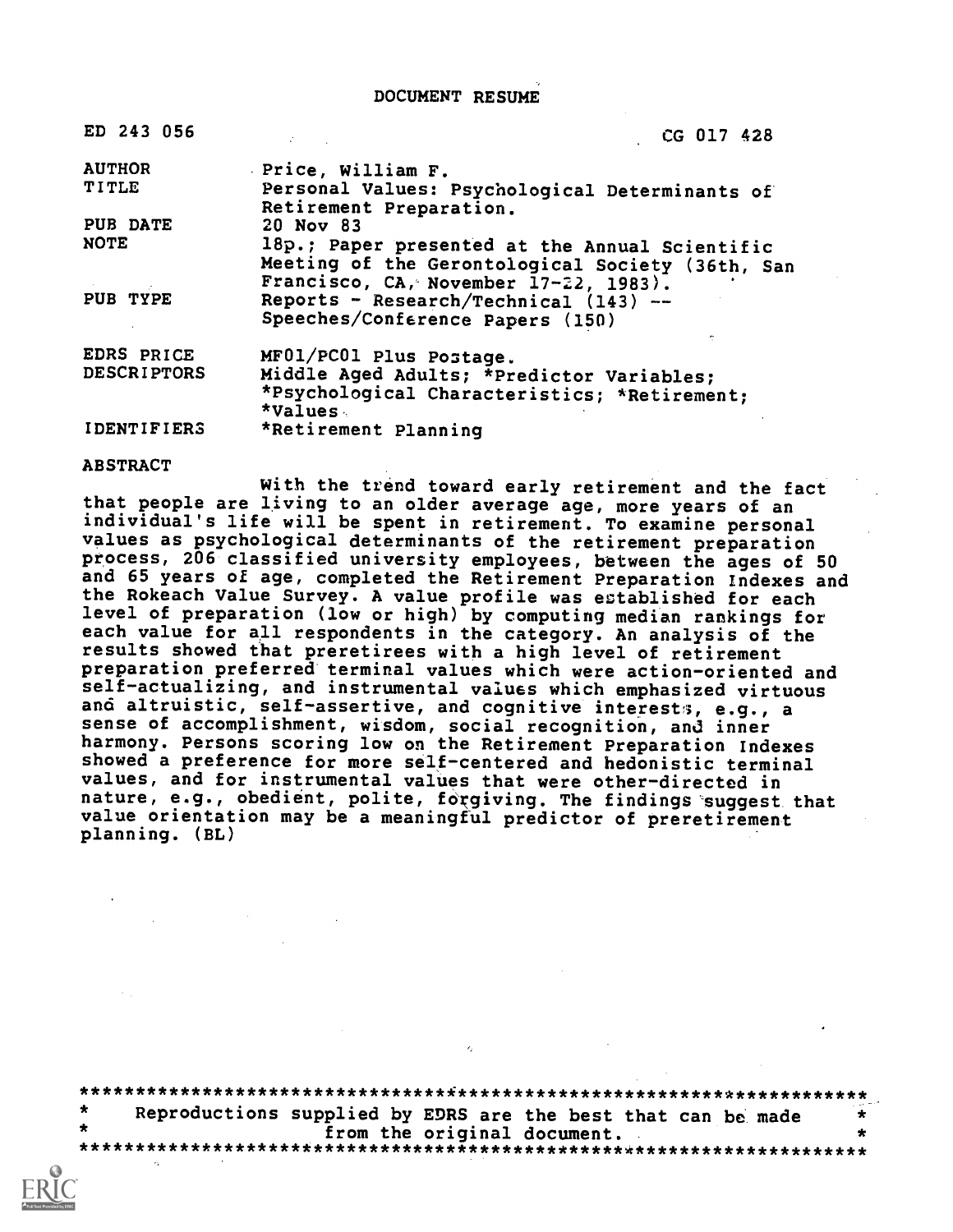# PERSONAL VALUES: PSYCHOLOGICAL DETERMINANTS

#### OF RETIREMENT PREPARATION

William F. Price, Ph.D. Director Center for Human Development North Country Community College 20 Winona Ave. Saranac Lake, NY 12983

A Paper prepared for the:

36th Annual SCientific Meeting of. OC The Gerontological Society of America<br>
San Francisco, California<br>
November 20, 1983<br>
November 20, 1983<br>
O U.S. DEPARTMENT OF EDUCATION<br>
NATIONAL INSTITUTE OF EDUCATION San Francisco, California November 20, 1983

 $\overline{2}$ 

À.

NATIONAL INSTITUTE OF EDUCATION<br>EQUENTIONAL RESOURCES INFORMATION<br>CENTER (ERIC)<br>CENTER (ERIC) U.S. DEPARTMENT OF EDUCATION

received from the rierson or organization originating it. Minor changes havil been made to improve

reproduction quality ..\_..... ment do not necessarily represent official NIE position or policy.

EQUCATIONAL RESOURCES INFORMATION<br>
CENTER (ESIT) (CENTER ANGL) CENTER (ERIC)<br>This document has Jeen reproduced as all and the set of the set of the set of the set of the set of the set of "PERMISSION TO REPRODUCE THIS

TO THE EDUCATIONAL RESOURCES INFORMATION CENTER (ERIC)."

 $\overline{O}$ 

D24305

**Lui**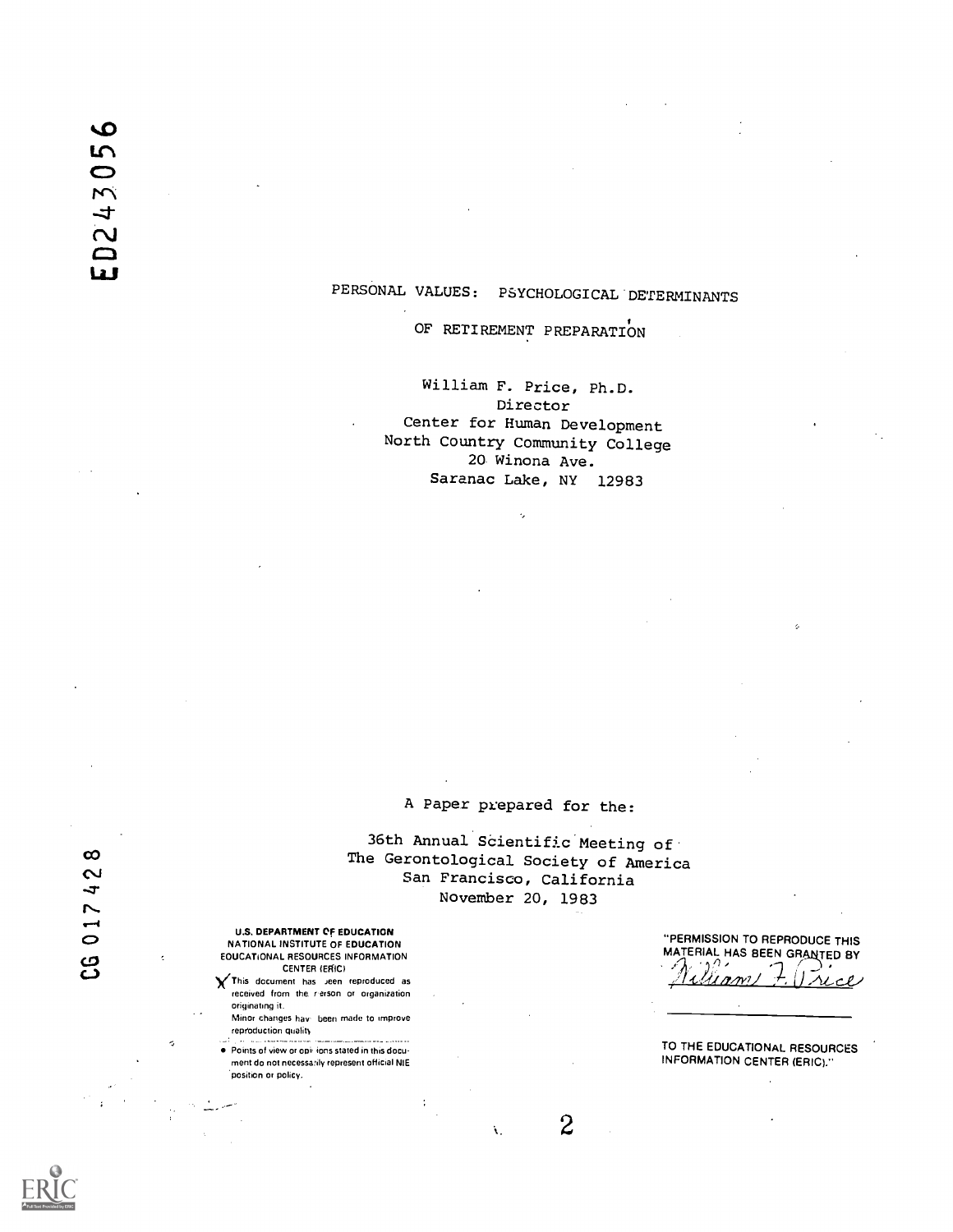$1 -$ 

#### Abstract

Two hundred and six classified university employees between the ages of 50 and 65 were participants in this study to examine 'the relationship between retirement preparation and personal value orientations. Preretirees completed two instruments: the Retirement Preparation Indexes, and the Rokeach Value Survey. A value profile was established using median rankings which were then compared using the Kruskal-Wallis H Test. Preretirees showing a high level of retirement preparation preferred values which were action oriented, self-actualizing, virtuous and altruistic. Persons scoring low on the Retirement Preparation Indexes showed a preference for the more self-centered and hedonistic types of values. Significant differences were found for both terminal and instrumental values between groups of retirees. The results of this study indicate that personal values may be meaningful indicators of retirement preparation.

3.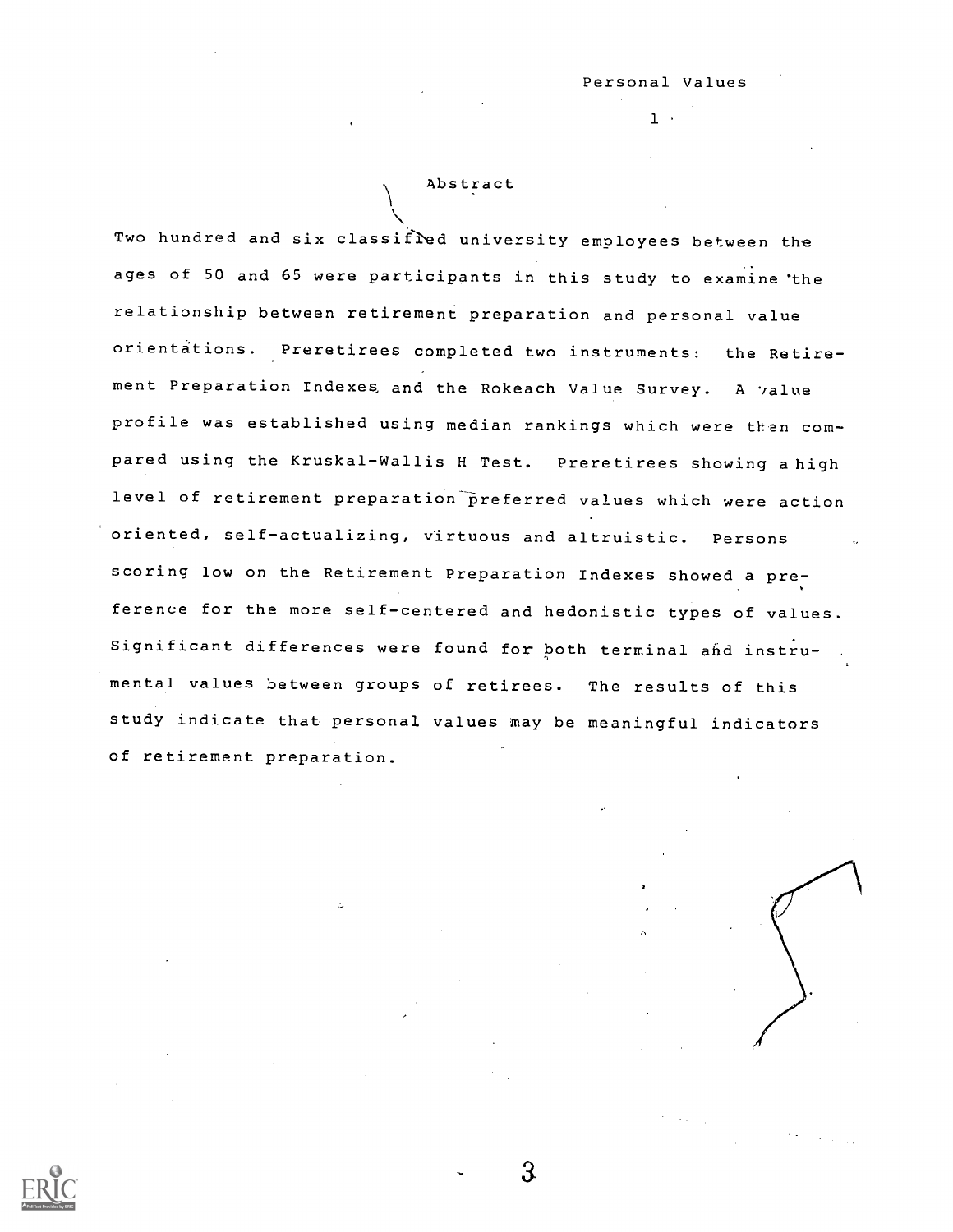Personal Values: Psychological Determinants of Retirement Preparation

With both the trend toward early retirement (Barfield & Morgan, 1969) and the fact that'people are living to an older average age, more years of the individual's life will be spent in retirement. Research into retirement and adjustment at this time in life has focused on a variety of causal variables: sex differences (Palmore, 1965; Patton, 1977), age and retirement attitude (Ash, 1966; Atchley, 1976; Lehr & Gernot, 1969; Streib & Schneider, 1971), work orientation (Friedman & Havighurst, 1954; Saleh & Otis, 1963; Fillenbaum, 1971), occupational status (Burgess, Corey, Pineo, & Thornbury, 1958; Fillenbaum & Maddox, 1974), income level (Glamser, 1976; Patton, 1977; Saleh & Otis, 1963), retirement planning (Barfield and Morgan, 1969; Riley'and Foner, 1968).

The central issue in this investigation concerns the role personal values play in predicting readiness for the life stage transition of retirement. If by knowing that a particular value orientation is important to an individual, can a predictioh then be made about his or her level of preparation for retirement? Theoretical models of life stage transitions include values as a component influencing change, but little empirical research has examined the relationship. Sussman (1972) includes values as one of the individual variables in his schema of the retirement process. In another model of life-stage transition (Lowenthal, 1972), values work in connection with a person's specific asperations .and motivated behaviors.

 $\sqrt{G}$  .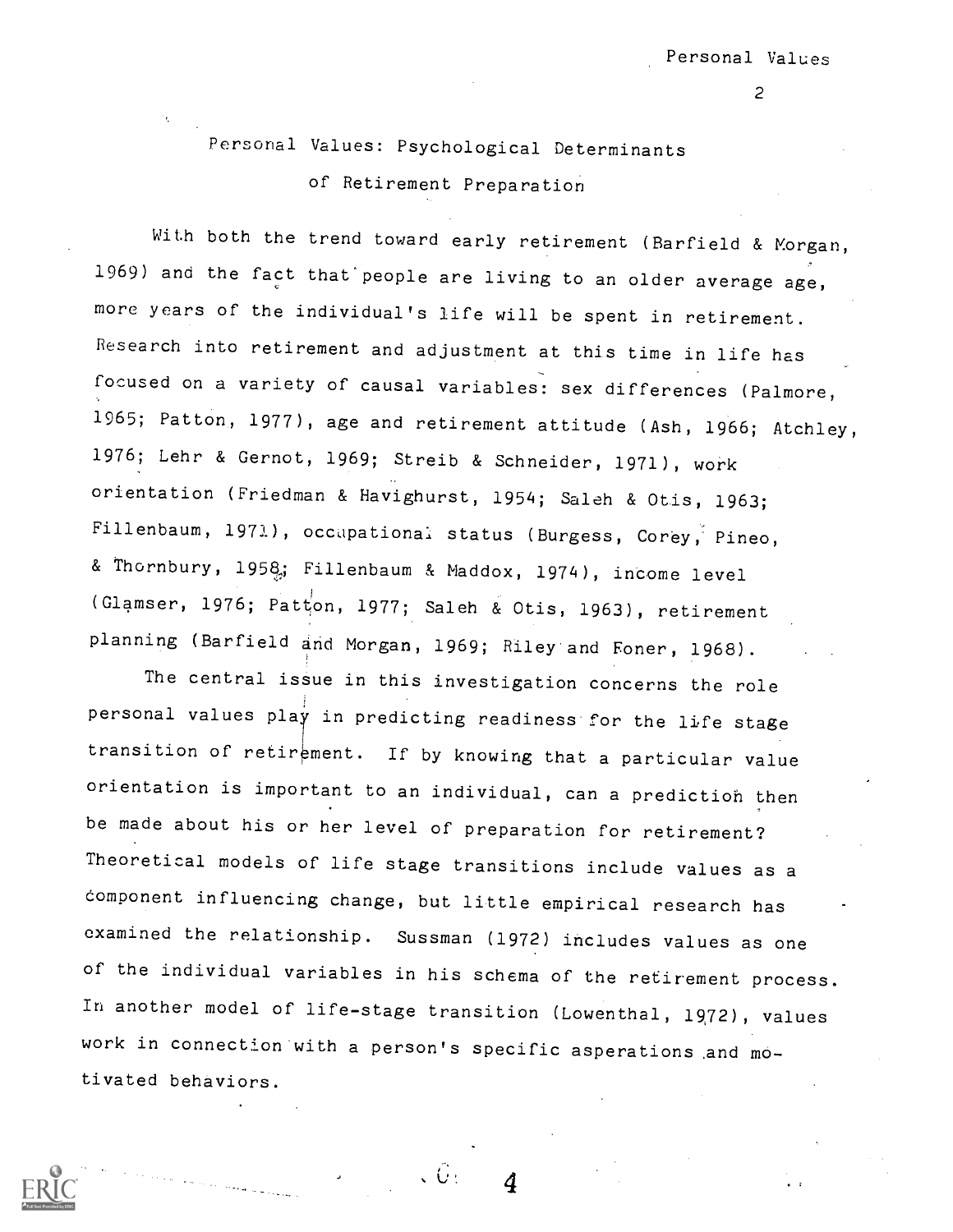all the research which has been conducted has primarily dealt alue change as a result of retirement rather than the efferent of values on the process itself. Thurner's (1974) research examined goal setting at the time of retirement, the nature of concrete goals chosen for the next five years and the affect f and these goals, and the direction of stage-linked changes in values. Other investigations have also addressed the issue of value change throughout the lifespan (Lowenthal, Thurner, & Chiriboga, 1975; Ludwig & Eichorn, 1967; Rokeach, 1973).

With the greatest proportion of the retirement research focusing on situational variables, coupled with previous research exploring value change, it is now necessary to examine personal values as psychological determinants in the retirement preparation process.

### Methodology

Two hundred and six classified, university employees between 50 and 65 years of age participated in the study. This random sample represents 31% of all classified employees at the university. within this age range. Table 1 presents the characteristics of the sample.

Insert Table 1 about here

Preretirees were asked to complete two instruments: the Retirement Preparation Indexes (Tiberi, Boyack, & Kerschner, 1978) and the Value Survey (Rokeach, 1973). The retirement instrument is thirteen indexes composed of Likert-type and category selection

L.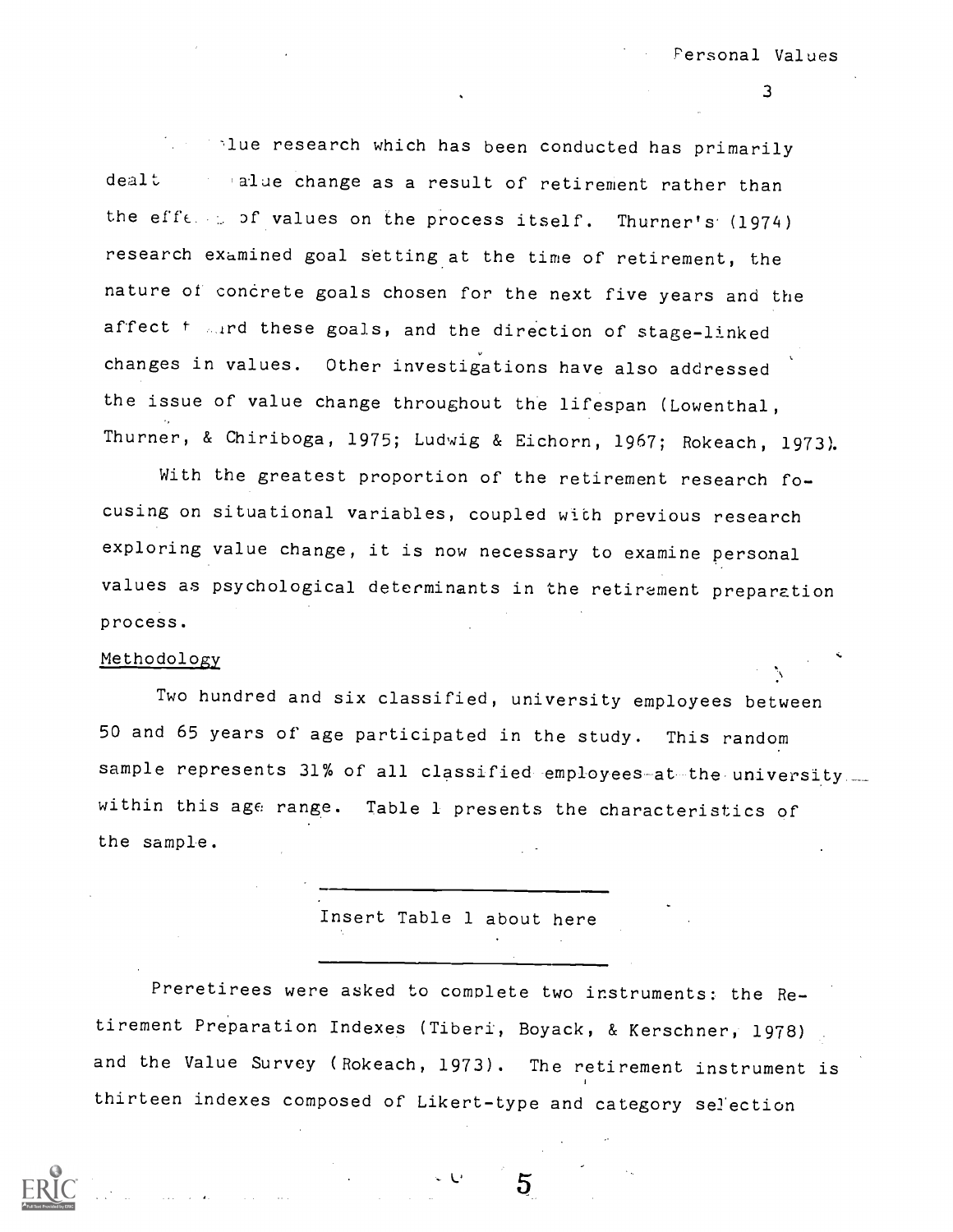questions designed to measure behavior, information, and attitude toward retirement. The factors of the Retirement Preparation Indexes are: (a) health maintenance behavior, (b) financial planning behavior, (c) community activity behavior, (d) health care information, (e) financial planning information, (f) psychological adjustment information, (g) preretirement zest attitude, (h) preretirement optimism attitude, and (i) functional worth and capability attitude. Three component scores are calculated by the summation of the factors within each area - total behavior, total information, and total attitude. A final composite score, the complete retirement preparation index, is the summation of the three main components, measuring the overall level of preparation for retirement. Using percentile ranks, preretirees were grouped as having high or low preparation on each index.,

The. Rokeach Value Survey consists of two rank order lists of eighteen personal values. These values are classified as terminal (end-states of existence) and instrumental (modes of being) types.

#### Statistical Procedure

To examine differences in personal value orientation for different levels of retirement preparation, preretirees were grouped according to their level of preparation (low or high) on each of the nine factors. A similar procedure was followed for the three components and the final total composite of all the factors. A value profile was established for each level of preparation by computing the median ranking for each value for all the respondants in the category. Once this was com-

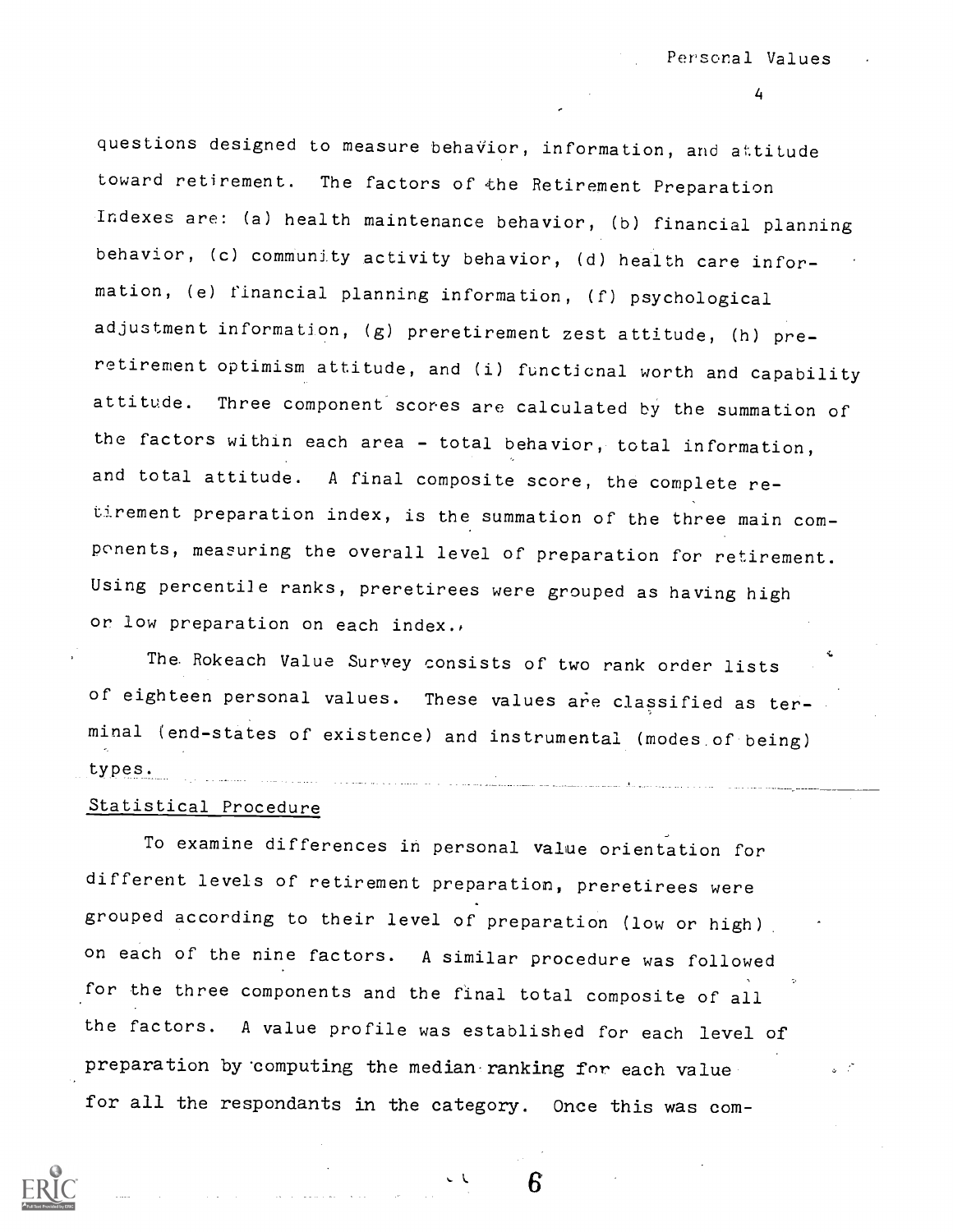pleted, comparisons of the median rankings of each value between the two levels of readiness was performed by the Kruskal-Wallis H Test. This statistic is a one-way analysis of variance for non-parametric data which measures whether there are any significant differences  $(C = .05)$  in the median rankings of individual values (Siegel, 1956).

#### ResUlts

Terminal values. Significant differences in the importance of specific terminal values were found on four of the individual indexes: community activity behavior, financial planning information, psychological adjustment information, and preretirement zest attitude. All composite indexes and the complete retirement preparation index also revealed significant differences in rankings of specific terminal values.

### Insert Table 2 about here

Preretirees low in retirement preparation on these indexes where differences were found preferred the terminal values a comfortabl? life, family security, happiness, and pleasure. Eight terminal values were significantly more preferred by preretirees with <sup>a</sup> high level of preparation: a sense of accomplishment, an exciting life, salvation, wisdom, social recognition, a world of beauty, inner harmony, and true friendship.

Instrumental values. Significant differences in preference of

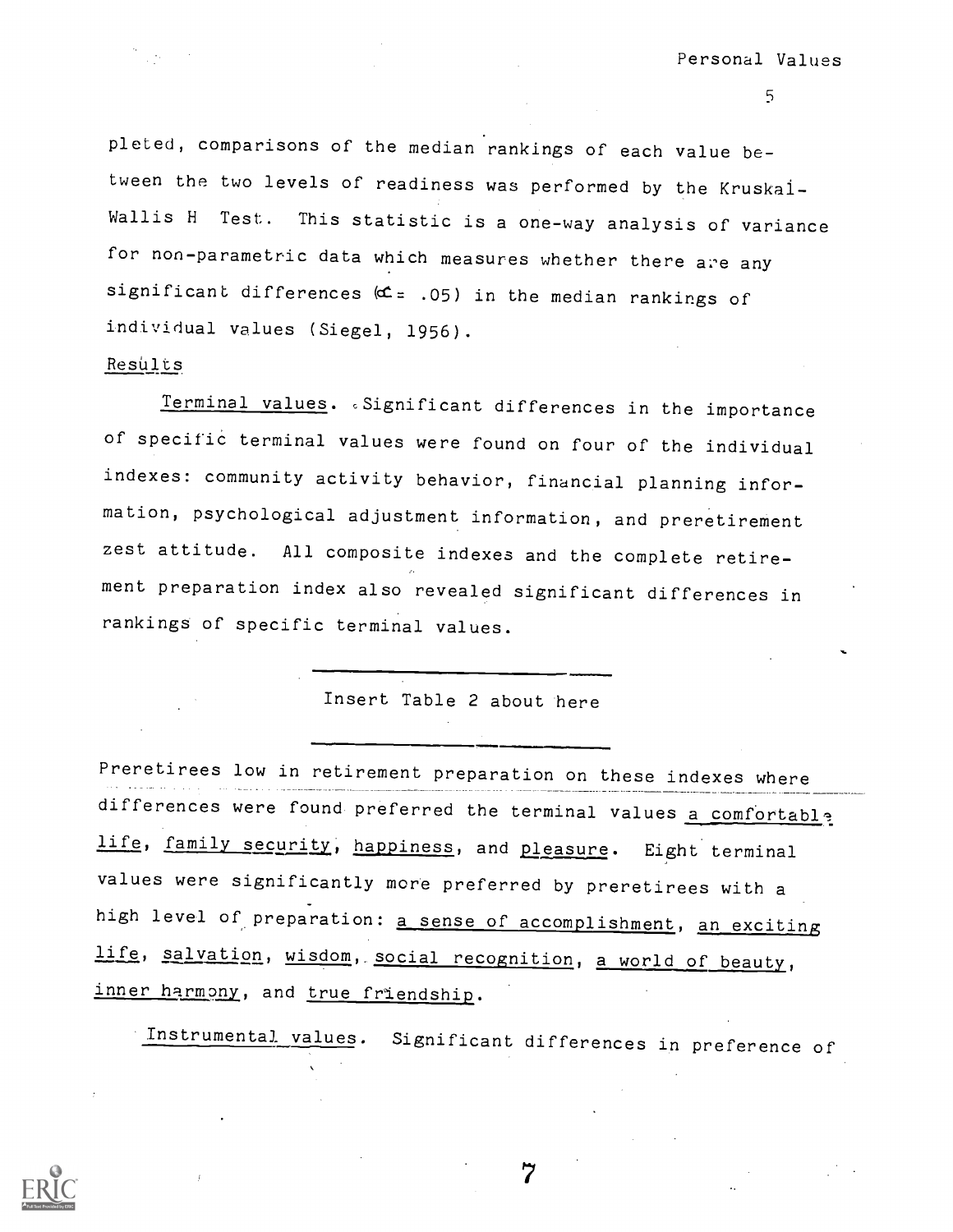specific instrumental values were found on all of the individual retirement indexes with the exception of preretirement optimism attitude and functional worth and capability attitude. The' composite indexes total behavior and total attitude, as well as, the complete retirement preparation index showed a significant difference in the median ranking of specific instrumental values.

Insert Table 3 about here

Preretirees low in retirement preparation valued imaginative, broadminded, forgiving, and obedient significantly more on specific retirement preparation indexes. Those preretirees scoring high on these indexes preferred the instrumental values honest, helpful, clean, responsible, intellectual, loving, and imaginative.

Discussion

Terminal values. Both individual and composite indexes showed significant differences in terminal values between persons with high and low levels of preparation. A more active orientatl.on, revealed by both the person's community participation as well as the types of values preferred, is characteristic of the 'better prepared preretirees. On the other end of the scale, preretirees with low preparation are more oriented toward selfcentered activities and show a preference for the more hedonistic

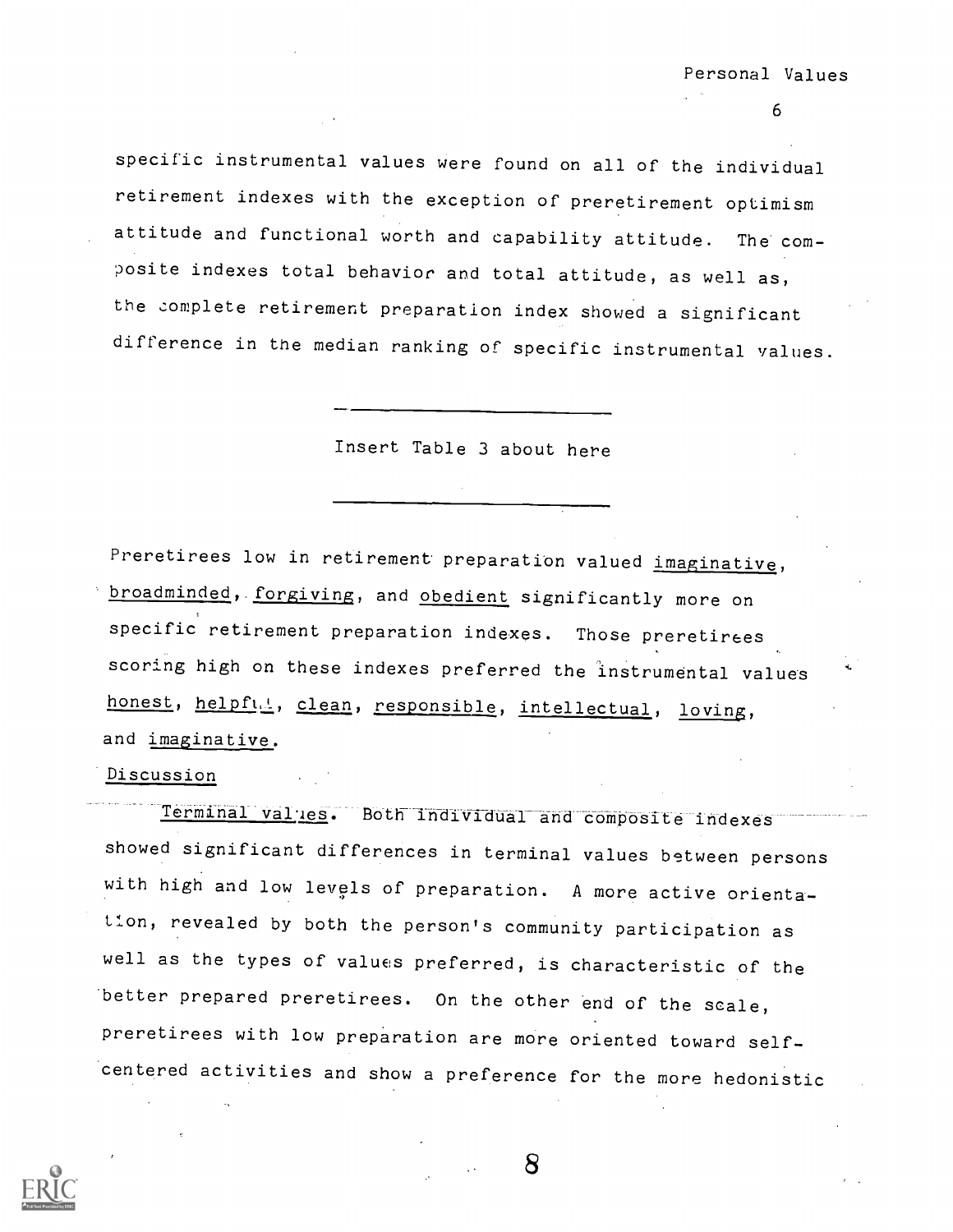type of values. There is also the tendency for persons high in retirement preparation to favor the self-actualizing type of values (e.g., inner harmony, wisdom) versus the more "basic" terminal values preferred by preretirees scoring low on the indexes (e.g., a comfortable life).

The terminal values an exciting life, social recognition, and a sense of accomplishment all appear several times as being significantly more important to preretirees scoring high on different indexes. Because the more basic values have been satisfied, a higher-order life orientation can be taken which these values exemplify. Those with high retirement preparation can work earnestly toward a state of self-actualization (Maslow, 1968) or generativity and ego integrity (Erikson, 1963). When focusing upon the retirement needs of this group, the psychological appear more important than the behavioral or informational.

The more self-centered terminal values of happiness, pleasure, and a comfortable life associated with preretirees low in retirement preparation deal with the present and allow immediate gratification with a strong desire for a close locus of control of their lives. Their limited sphere of community participation as well as an emphasis on.values which have an economic base make them vulnerable to unplanned changes upon retirement.

Instrumental values. Preretirees with high preparation on the Retirement Preparation Indexes expressed a broader range of preferred instrumental values than did those with low preparation.

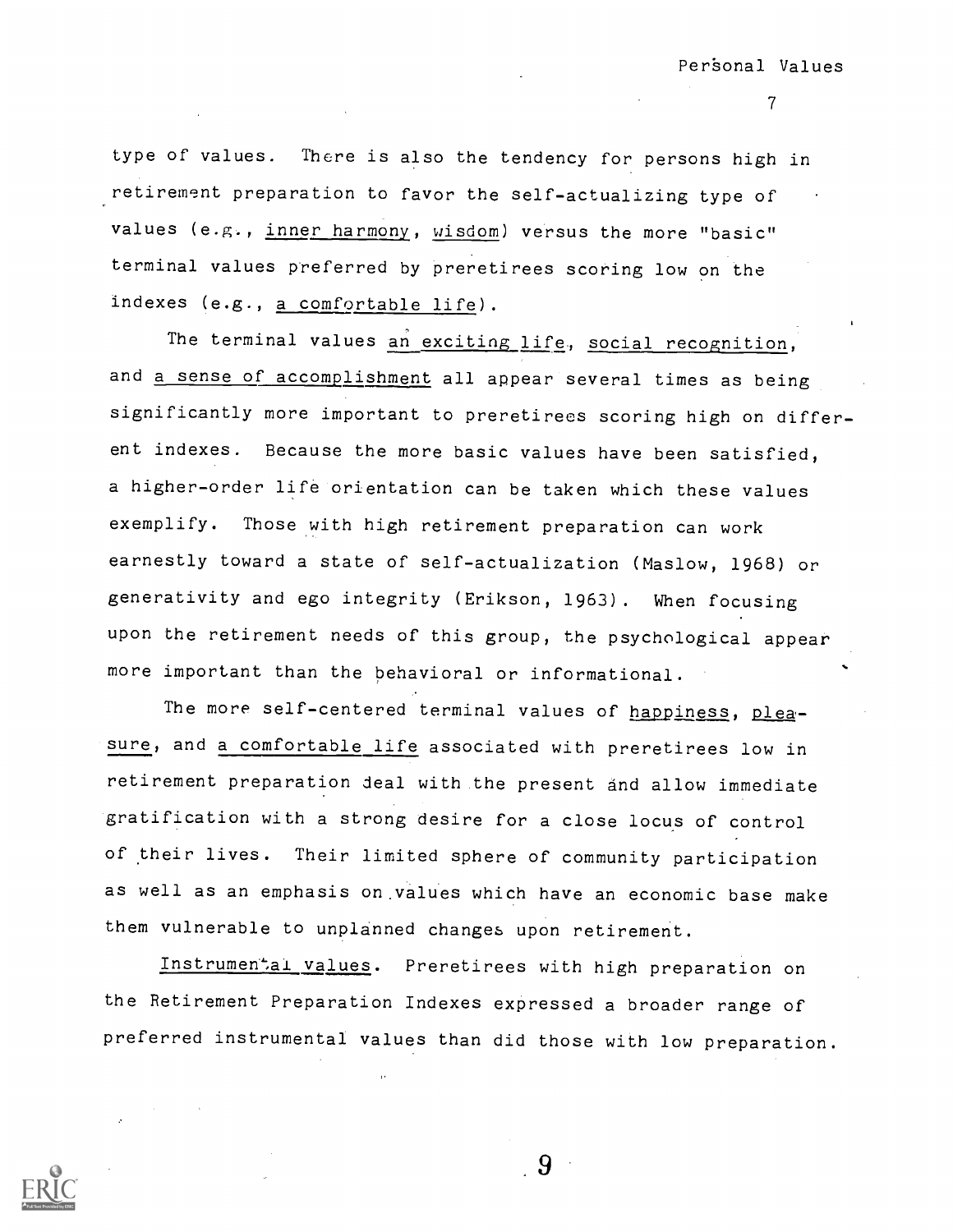For persons scoring high on the behavior indexes, the values broadminded, honest, and helpful were ranked significantly higher. Rokeach (1973) describes these values as the "virtuous or approved" types of values. Not only do the indexes reveal an active participation in community events and the taking care of important retirement matters, but the values associated with them are those which project an interest in people. The infor $m$  mation indexes show this same tendency. Responsible and loving are important values to those with high preparation of financial planning information and psychological adjustment information. Here there is present; a combination of self-assertive and altruistic values. Persons who are prepared to deal with the transition of retirement are partly this way because of the time they spend involved with other people and organizations. Developing this type of'social network becomes very important when the one established at work no longer exists.

A third set of values portraying the highly prepared preretirees are intellectual and imaginative. Simmon's (1978) also found the value imaginative associated with adults scoring high on Rest's moral judgement competency scale. These higherorder, competence values are seen as the counterpart to the values preferred by less prepared preretirees. The preference for these values indicates a concern to deal with more than the basic needs expressed by less competent valuers.

A much narrower focus was taken by preretirees low in re-

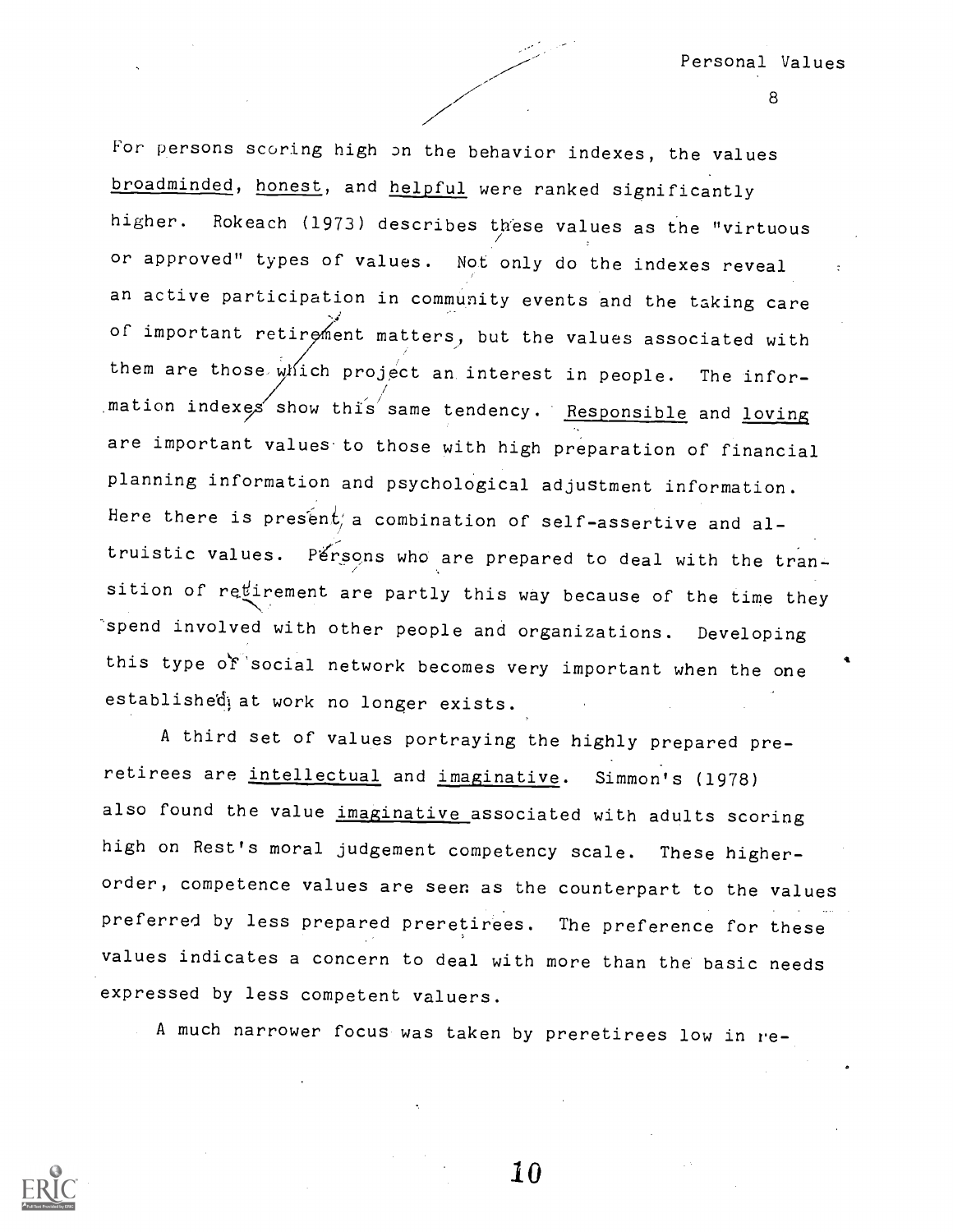tirement' preparation. There is the tendency to value "otherdirected" instrumental values as indicated by obedient and polite. Although over half of the indexes show no values to be more important for these preretirees the two above mentioned instrumental values, plus the value forgiving, were preferred on financial planning information, preretirement zest attitude, and the total attitude index. Obedient and polite were also reported by Simmons for people generally low in moral judgement competency. Developmentally it would first be necessary to deal with those values before going on to other, more complex patterns of valuing.

### Conclusions

From this investigation, specific value orientations are seen to be associated with a particular level of retirement preparation:

1. Preretirees scoring high on specific retirement indexes preferred terminal values which are categorized as action oriented' (community involvement interests) and self-actualizing. Types of instrumental values preferred by these preretirees emphasize virtuous and altruistic, self-assertive, and cognitive interests.

2. Preretirees with low retirement preparation scores preferred the terminal values oriented toward self-centeredness and hedonism. Generally, a more basic, lower-order type of value is chosen. Instrumental values of importance to this group are classified as being "other-directed" in nature.

This research would answer in the affirmative the question asked at the beginning of this article concerning predicting retirement preparation if it is known what type of value orientation



11

ن.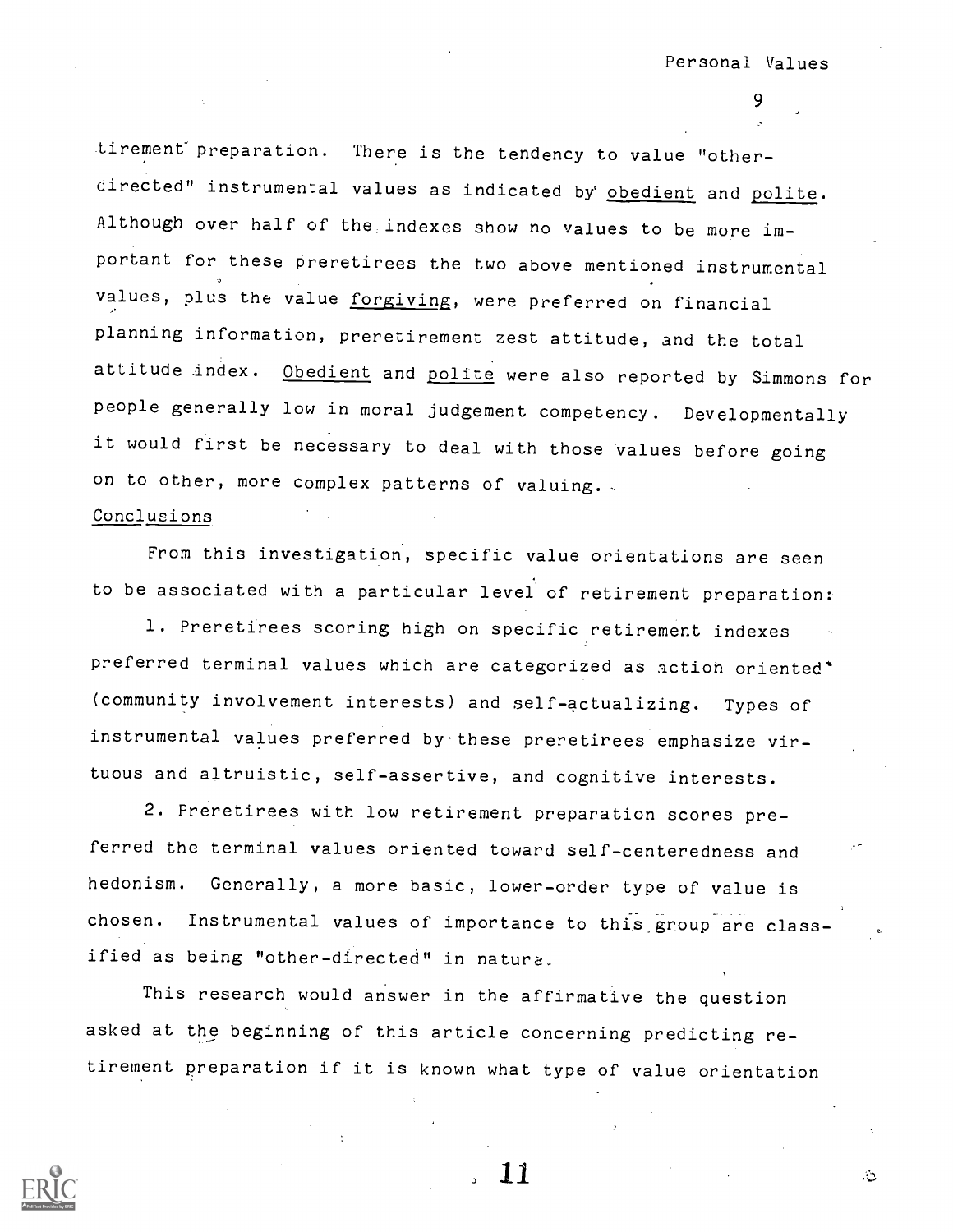Personal Values

10

 $\mathcal{A}$ a preretiree has. Additional research is needed, however, to know if these findings can be generalized to other groups of preretirees with different personal 'characteristics.

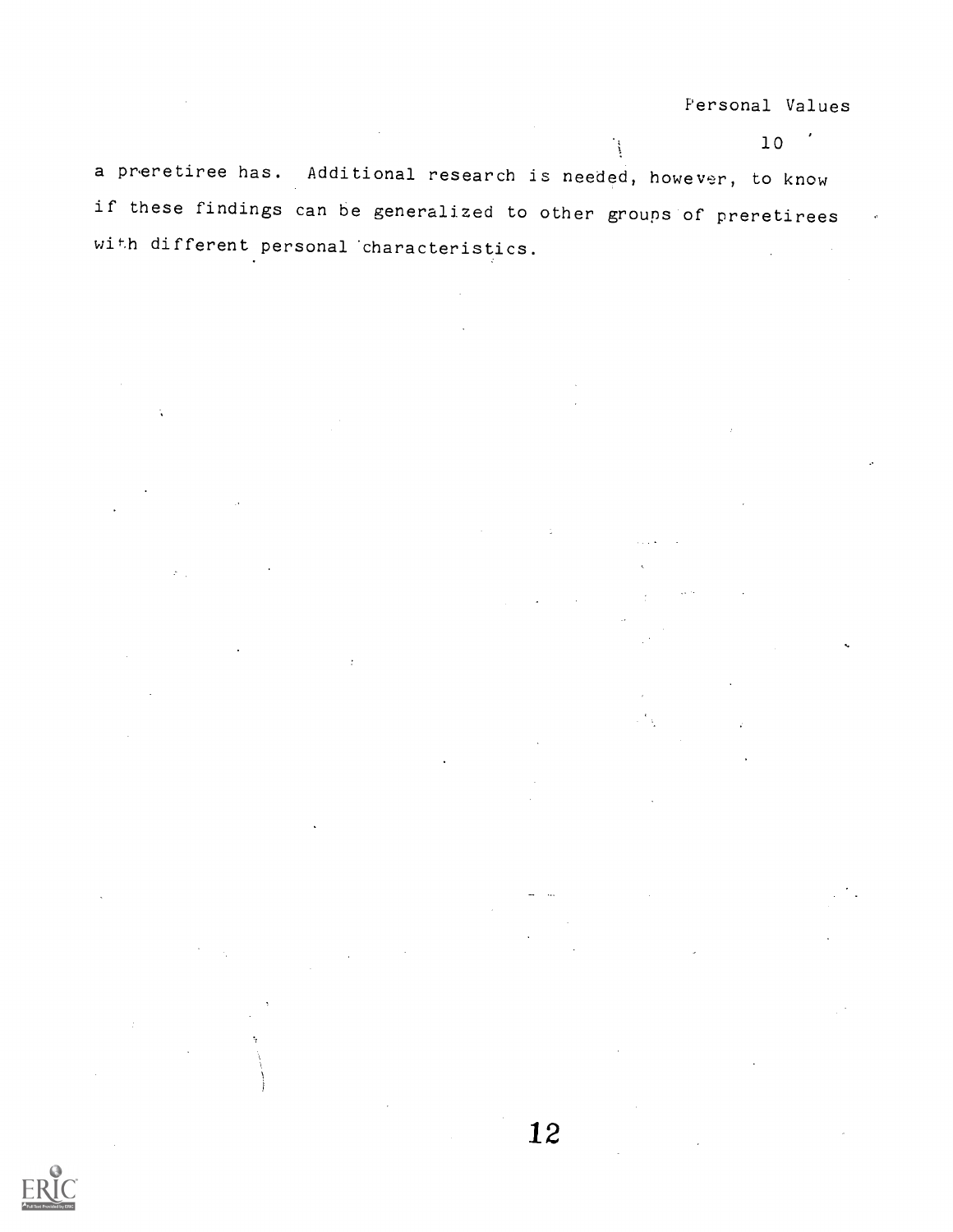### References

- Ash, P. Preretirement counseling. The Gerontologist, 1966, 6, 97-127.
- Atchley, R.C. The sociology of retirement. New York: Schenkman Publishing Company, 1976.
- Barfield, R., & Morgan, J. Early retirement: The decision and the experience. Ann Arbor, Michigan: Institute c. Social Research, University of Michigan, 1969..
- Burgess, E.W., Corey, L.G., Pineo, P.C., & Thornbury, R.T. Occupational differences in attitudes toward aging and retirement. Journal of Gerontology, 1958, 13, 203-206.
- Erikson, E. Childhood and society (2nd ed.). New York: Norton, 1963.
- Fillenbaum, G.G. On the relation between attitude to work and attitude to retirement. Journal of Gerontology, 1971, 26, 244-248.
- Fillenbaum, G.G., & Maddox, G.L. Work after retirement: An investigation into some psychological relevant variables. The  $G$ erontologist, 1974, 14, 418-424.
- Friedmann, E.A., & Havighurst, R.J. The meaning of work and retirement. Chicago: University-of Chicago Press, 1954.
- Glamser, F.D. Determinants of a positive attitude toward retirement. Journal of Gerontology, 1976, 31, 104-107.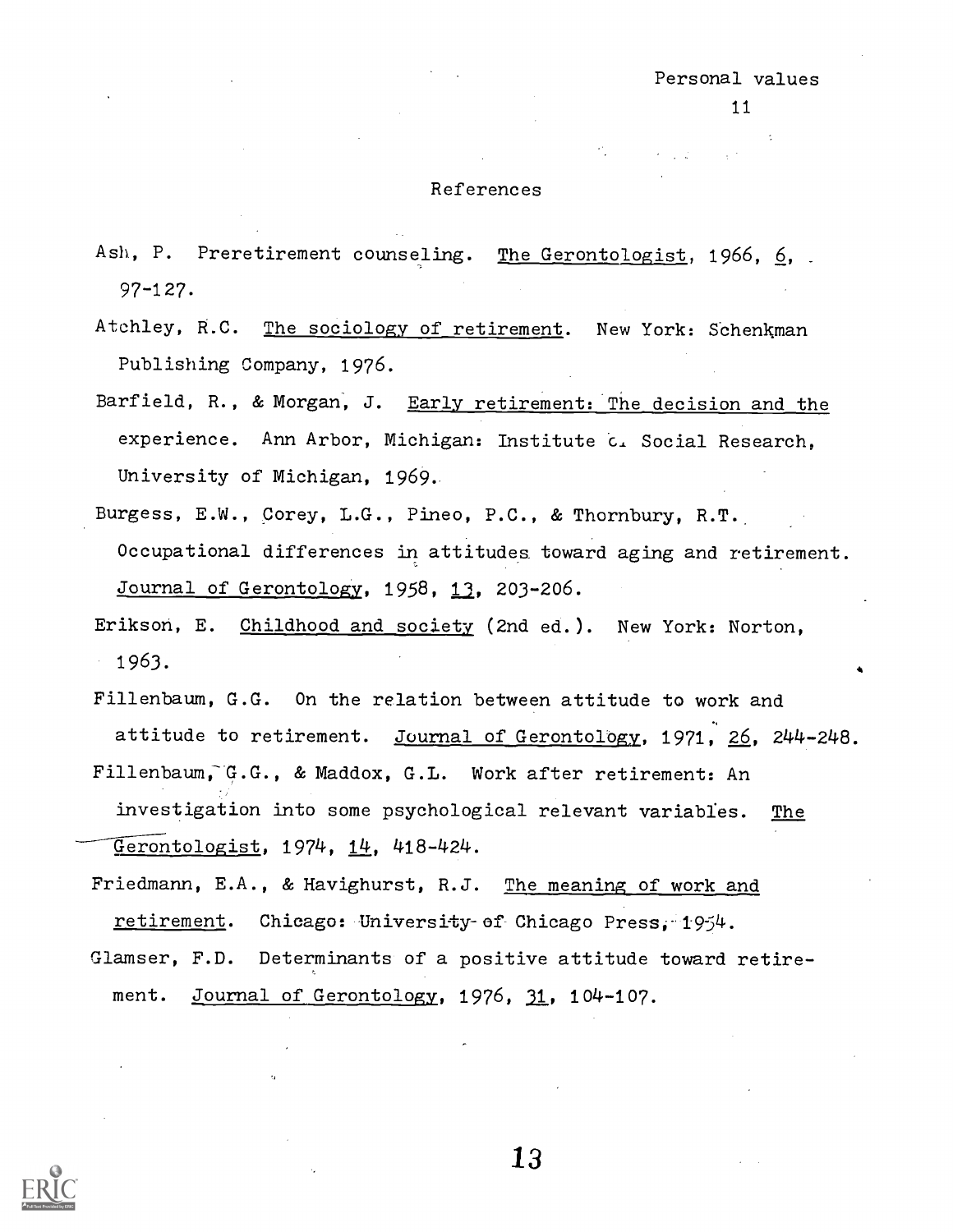- Lehr, U., & Geraot, D. Determinants of attitudes toward retirement. In R. J. Havighurst (Ed.), Adjustment to retirement: A cross-national study. Assen, Netherlands: Van Gorcum, 1969.
- Lowenthal, M. J. Some potentials of a life-cycle approach to the study of retirement. In F. M. Carp (Ed.), Retirement. New York: Behavioral Publishers, 1972.
- Lowenthal, M. J., Thurner, M., & Chiriboga, D. Four stages of life. San Francisco: Jossey-Bass Publishers, 1975.
- Ludwig, E. G., & Eichhorn, R.I. Age and disillusionment: A study of value change with aging. Journal of Gerontology, 1967,  $\frac{22}{59-65}$ .
- Maslow, A. H. Toward a psychology of being. Princeton, New Jersey: Van Nostrand, 1968.
- Palmore, E. B. Differences in the retirement patterns of men and women. The Gerontologist, 1965, 5, 4-8.
- Patton, C. V. Early retirement in academia: Making the decision. The Gerontologist, 1977, 12, 347-354.
- Riley, M.W., & Foner, A. Aging and society, Vol. 1, an inventory of research findings. New York: Russel Sage, 1968.
- Rokeach, M. The nature of human values. New York: The Free Press, -1973.
- Saleh, S. D., & Otis, J. L. Sources of job satisfaction and their effects of attitudes toward retirement. Journal of Industrial Psychology, 1963, 1, 101-106.
- Siegel, S. Nonparametric statistics for the behavioral sciences. New York: McGraw-Hill Company, 1956.

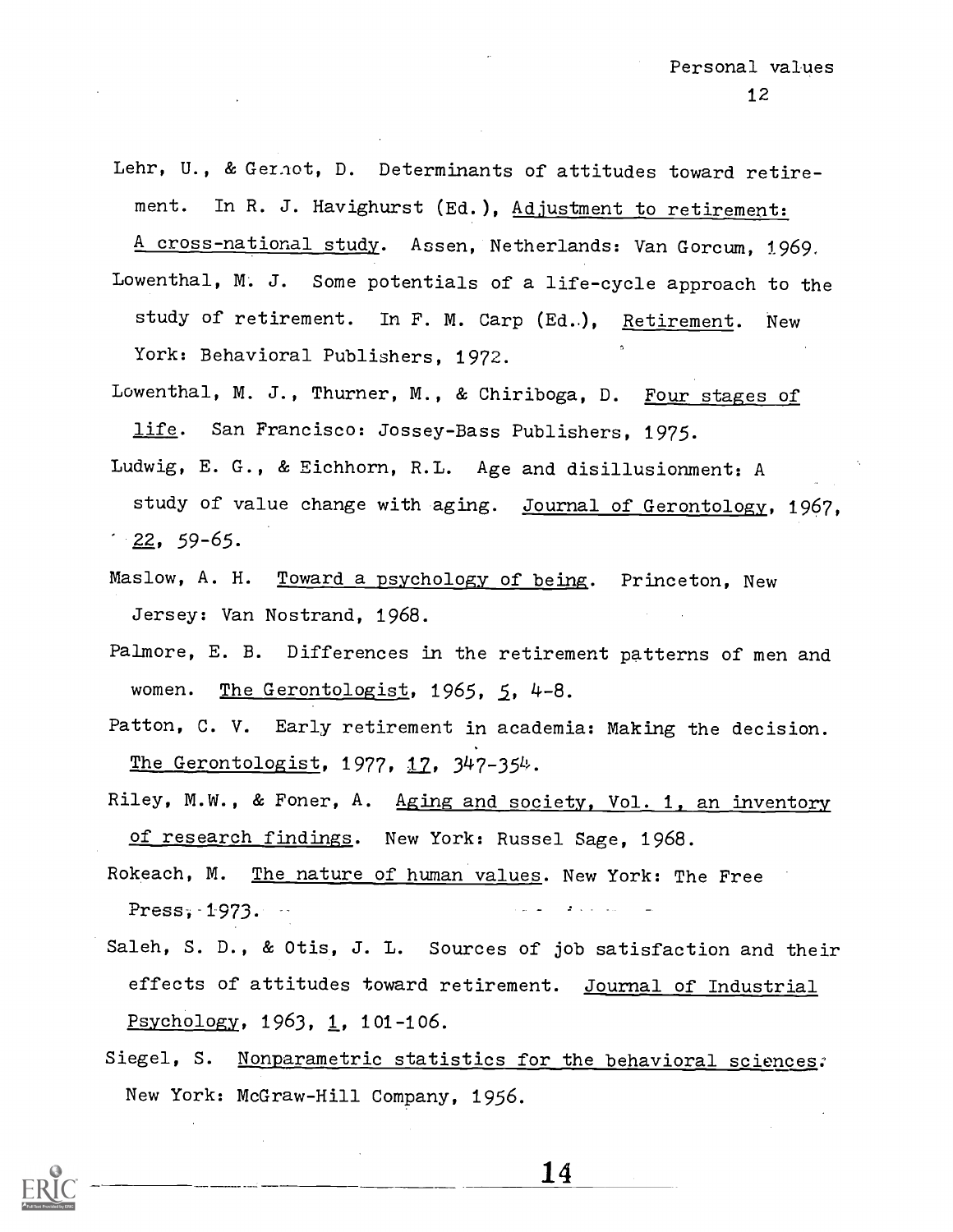Simmons, D. D. Personal communication. 1978.

Streib, G. F., & Schneider, C. J. Retirement in American society:

Impact and progress. Ithaca, New York: Cornell University, 1971. Sussman, M. An analytic model for the sociological study of retirement.In F. M. Carp (Ed.), Retirement. New York: Behavioral Publishers, 1972.

Thurner, M. Goals, values, and life evaluations at the preretirement stage. Journal of Gerontology, 1974, 29, 85-96.

15

Tiberi, D. M., Boyack, V. L., & Kerschner, P. A. A comparative analysis of four preretirement education models. Educational Gerontology: An International Quarterly, 1978, 2, 355-374.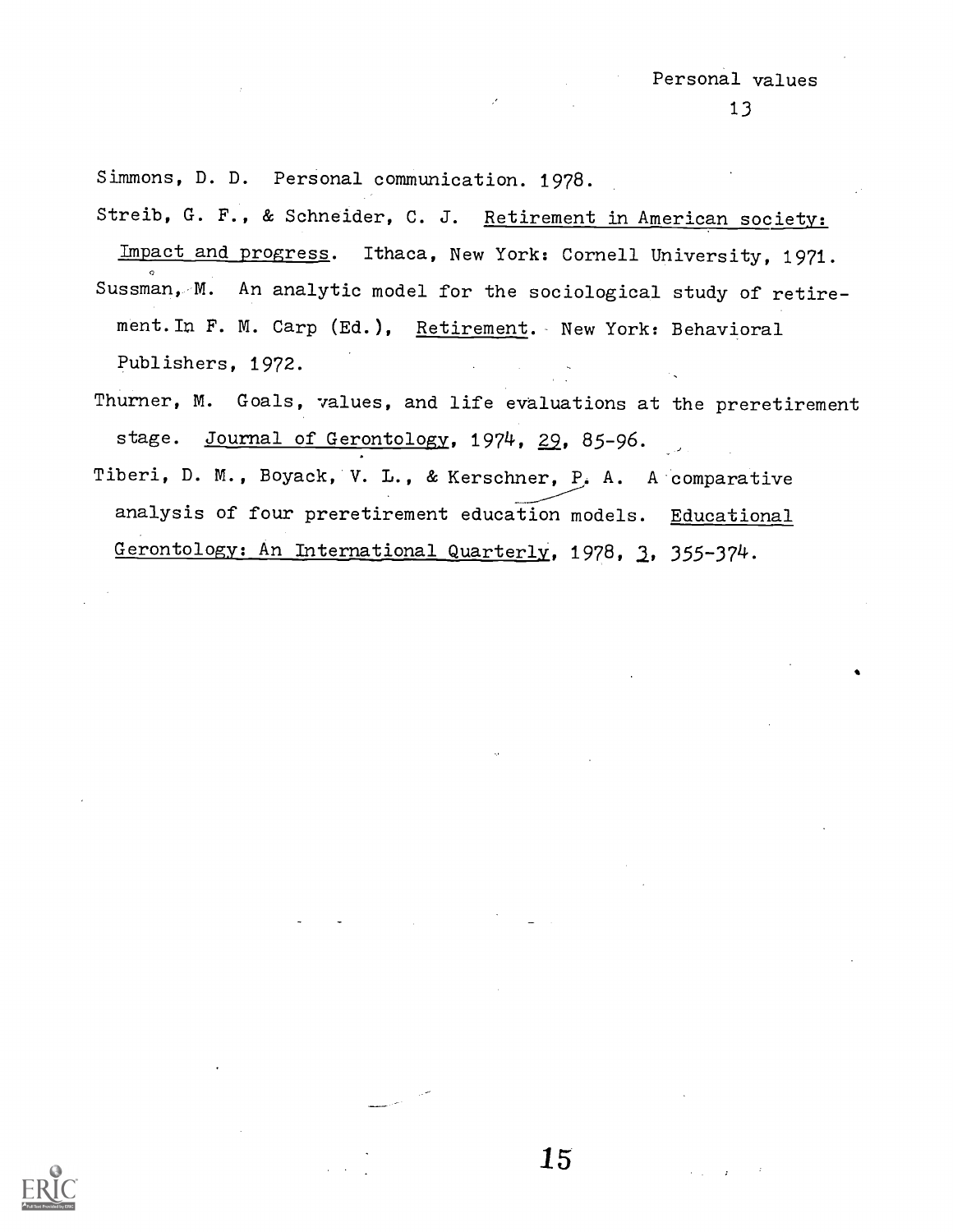$\sim 20$ 

 $\mathcal{A}^{\text{max}}_{\text{max}}$  and  $\mathcal{A}^{\text{max}}_{\text{max}}$ 

#### Table 1  $\Delta \sim 10^4$

 $\mathcal{O}(\mathcal{A})$  , and  $\mathcal{O}(\mathcal{A})$ 

|                                       | Characteristics of the Sample                                                                                                            |  |
|---------------------------------------|------------------------------------------------------------------------------------------------------------------------------------------|--|
| Sample Size:                          | Men<br>Women<br>78 (38%)<br>128(62%)                                                                                                     |  |
| Age:                                  | $50$ to $54$<br><u>55 to 59</u><br>60 or more<br>$70(34\%)$<br>84 (41%)<br>50 (25%)                                                      |  |
| Income Level:                         | Less than \$10,000/year - 45 (23%)<br>Between \$10,000 and \$20,000/year - 88 (44%)<br>More than \$20,000/year - 65 (33%)                |  |
| Cocupational<br>Status:               | Managerial/Professional - 21 (11%)<br>Skilled Workers $-46$ (25%)<br>Clerical - $74$ (40%)<br>Other Blue-collar Workers - 44 (24%)       |  |
| Marital Status:                       | Married<br>Not Married<br>147 (72%)<br>58 (28%)                                                                                          |  |
| Education:                            | Less than high school $-29$ (14%)<br>High School Graduate $-62$ (31%)<br>Some $\text{college}$ - 86 (43%)<br>College Graduate - 25 (12%) |  |
| Proximity to<br>Retirement:           | Less than 5 years $-64$ (38%)<br>5 to 9 years - 60 (35%)<br>10 years or more - 46 (27%)                                                  |  |
| Retirement<br>Decision<br>Preference: | Mandatory $-68$ (35%)                                                                                                                    |  |

Voluntary - 127 (65%)

 $\sim$   $\sim$ 

 $\mathcal{L}^{\mathcal{L}}(\mathcal{L}^{\mathcal{L}})$  and  $\mathcal{L}^{\mathcal{L}}(\mathcal{L}^{\mathcal{L}})$  and  $\mathcal{L}^{\mathcal{L}}(\mathcal{L}^{\mathcal{L}})$ 

 $\mathcal{L}^{\text{max}}_{\text{max}}$ 

 $\sim$ 



 $\sim 10^{-11}$ 

 $\sim$ 

16

 $\sim 10$ 

 $\bar{z}$ 

Ŷ.

 $\sim$ 

 $\sim$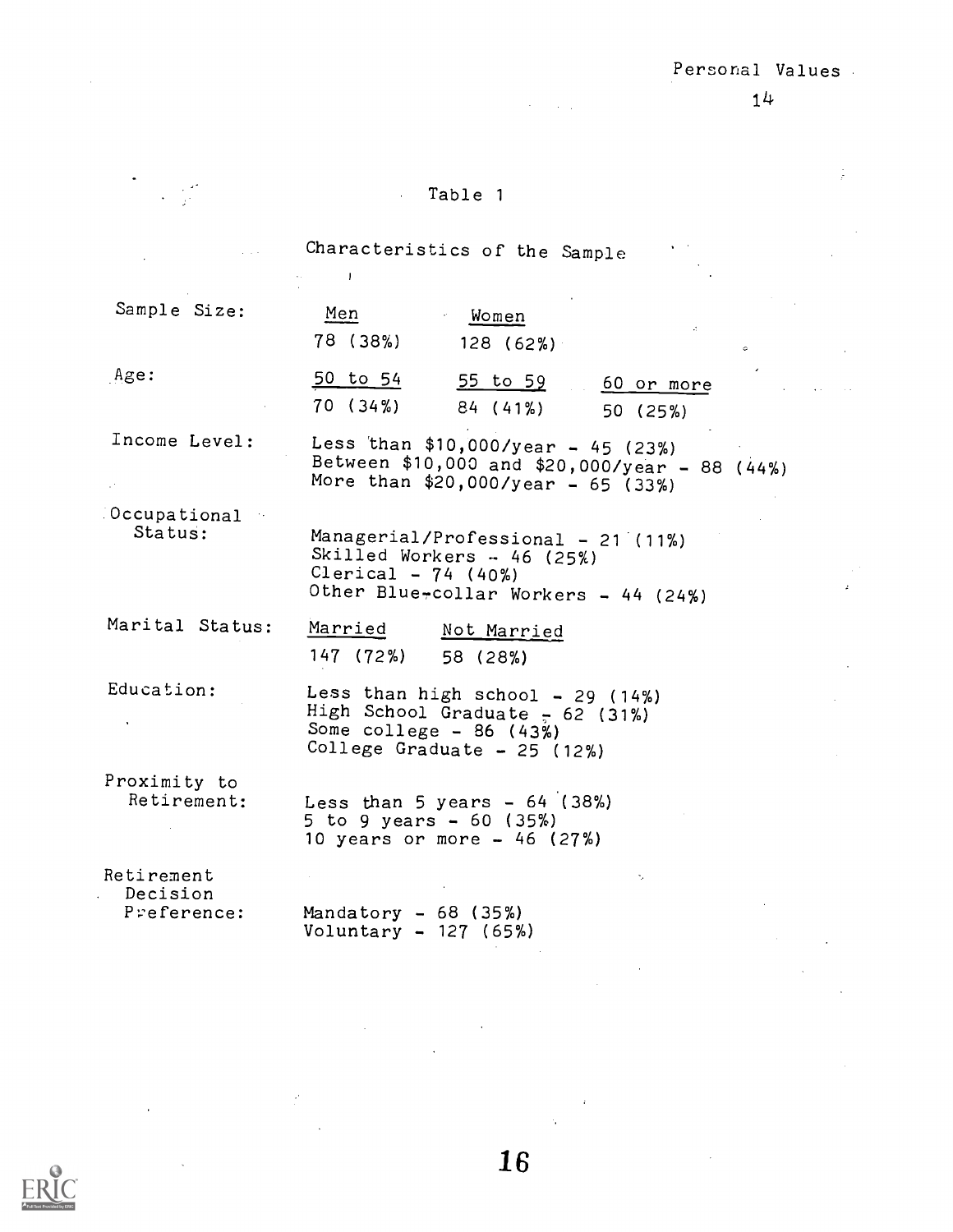$\epsilon$ 

 $\frac{1}{2}$ 

 $\overline{\phantom{a}}$ 

 $\frac{1}{2}$ 

 $\frac{1}{4}$ 

### Table 2

 $\sim 100$ 

| 15 |
|----|
|    |

| Retirement Preparation Indexes and Terminal Values |  |  |
|----------------------------------------------------|--|--|
|----------------------------------------------------|--|--|

 $\sim$ 

| Retir ment Preparation                      |                                                                           |                              |                              |                                                                                       |                              |                           |  |
|---------------------------------------------|---------------------------------------------------------------------------|------------------------------|------------------------------|---------------------------------------------------------------------------------------|------------------------------|---------------------------|--|
| Indexes                                     | Low                                                                       |                              |                              |                                                                                       | Level of Preparation<br>High |                           |  |
|                                             | Value                                                                     | Kruskal-<br>Wallis H         | p                            | Value                                                                                 | Kruskal-<br>Wallis H         | p                         |  |
| Health Maintenance Behavior                 |                                                                           | N.S.                         |                              |                                                                                       | N.S.                         |                           |  |
| Financial Planning Behavior                 |                                                                           | N.S.                         |                              |                                                                                       | N.S.                         |                           |  |
| Community Activity Behavior                 | a comfortable<br>life<br>family security 6.5436<br>happiness.<br>pleasure | 14,0895 ,001<br>9.7429       | .05<br>.01<br>$21.2711$ .001 | a sense of<br>accomplishment 7.5663<br>an exciting life 7.9630<br>salvation<br>wisdom | 8.3222<br>17.1448            | .05<br>.05<br>.05<br>.001 |  |
| Health Care Information                     |                                                                           | N.S.                         |                              | and the state of the                                                                  | N.S.                         |                           |  |
| Financial Planning<br>Information           | happiness                                                                 | 12.5929 .005                 |                              | social<br>recognition                                                                 | 10.5056                      | .005                      |  |
| Psychological Adjust-<br>ment Information   | pleasure                                                                  | 9.8528                       | .001                         |                                                                                       | N.S.                         |                           |  |
| Treretirement Zest<br>Attitude              | a comfortable<br>life<br>happiness                                        | 8.4686<br>7.8110.05          | .01                          | an exciting<br>life<br>a world of<br>beauty<br>inner harmony                          | 7.5670<br>7.7781<br>8.4943   | .05<br>.05<br>.01         |  |
| Preretirement Op-<br>timism Attitude        |                                                                           | N.S.                         |                              |                                                                                       | N.S.                         |                           |  |
| Functional Worth and<br>Capability Attitude |                                                                           | N.S.                         |                              |                                                                                       | N.S.                         |                           |  |
| Total Behavior                              | a comfortable<br>life<br>happiness<br>pleasure                            | 11.4006<br>9.9747<br>12.0463 | .005<br>.01<br>.005          | an exciting<br>life<br>social<br>recognition<br>wisdom                                | 12.7338<br>6.6707<br>8.0372  | .005<br>.05<br>.05        |  |
| Total Information                           | happiness<br>pleasure                                                     | 13.4270<br>8.3589            | .001<br>.05                  | social<br>recognition                                                                 | 8.1697                       | .05                       |  |
| Total Attitude                              |                                                                           | N.S.                         |                              |                                                                                       | N.S.                         |                           |  |
| Complete Retirement<br>Preparation Index    | happiness<br>pleasure                                                     | 19.1545<br>12.3143           | .0001<br>.005                | an exciting<br>life<br>a sense of                                                     | 6.0686                       | .05                       |  |
|                                             |                                                                           |                              |                              | accomplishment<br>social rec-<br>ognition<br>true friendship                          | 7.5923<br>16.9903<br>6.3534  | .05<br>.0005<br>.05       |  |



 $\frac{1}{2}$  ,  $\frac{1}{2}$ 

 $\bar{L}$ 

 $\bar{z}$ 

 $\frac{1}{2}$ 

 $\bar{z}$